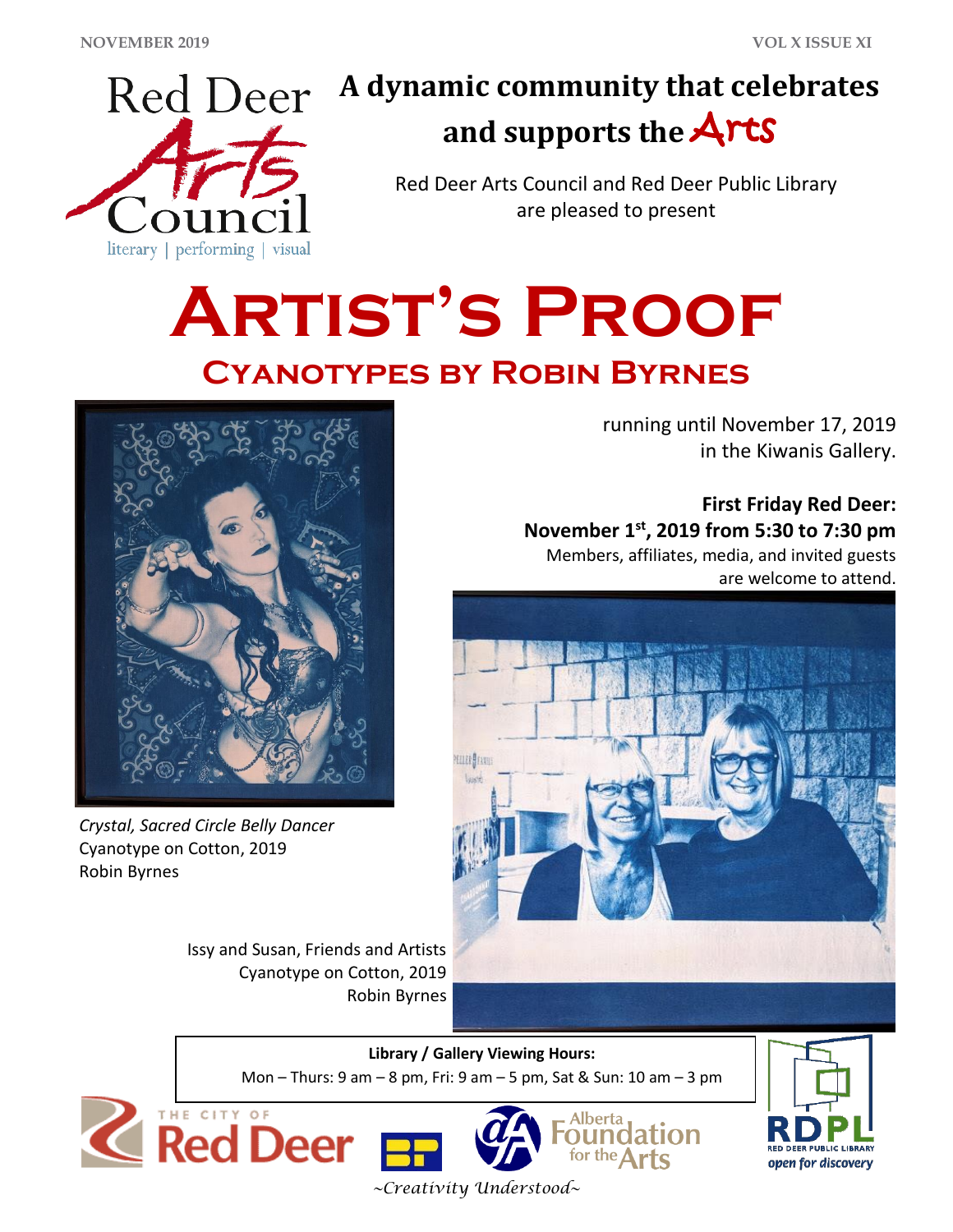Red Deer

literary | performing | visual

#### Welcome to RDAC's Booze Survivor 2019!

#### *How it works:*

- ✓ To enter, pay a cash fee of \$25 plus either \$13 OR either a bottle of wine/a 6-pack of beer/a 375ml bottle of spirits valued at \$13. No homemade alcohol can be accepted.
- $\checkmark$  You can enter a team of 5, or as an individual. If you enter as an individual we will assign you to a team. You can enter more than once and be on multiple teams to increase your odds. Each entry costs the same amount. Contact Suzanne at the office, 403-348-2787 to meet & hand in this form & cash/cheque. Square payments accepted with an additional 2.65% service fee.
- ✓ The cut-off date for entries is 12 pm on November 29, 2019 or earlier if we sell our maximum of 300 entries.
- $\checkmark$  Once all the entries are in, and the teams are finalized, we will start kicking people off the island by drawing their name. But don't panic, you can still win as long as one person on your team is still in the running.
- $\checkmark$  Draws will take place on December 2<sup>nd</sup>, 3<sup>rd</sup>, 4<sup>th</sup>, 5<sup>th</sup>, and 6<sup>th</sup> with the winning teams drawn & announced on December 6<sup>th</sup> at our Kiwanis Gallery First Friday Opening Reception, 5:30pm in the Red Deer Public Library, 4818 49 Street, Red Deer. Team captains will also be notified by email at each drawing.

#### *What you win—BOOZE, of course, and lots of it!*

- $\checkmark$  Prizes are awarded to teams as follows, based on 300 units of alcohol:
	- $\circ$  1<sup>st</sup> place 100 units of alcohol, 20 per team member
	- o 2<sup>nd</sup> place 70 units of alcohol, 14 per team member
	- $\circ$  3<sup>rd</sup> place 55 units of alcohol, 11 per team member
	- $\circ$  4<sup>th</sup> place 40 units of alcohol, 8 per team member
	- $\circ$  5<sup>th</sup> place 25 units of alcohol, 5 per team member
	- o Consolation to the first full team eliminated 10 units of alcohol
- $\checkmark$  If the total number of entrants, and units of alcohol, are less than 300, 2<sup>nd</sup> through 5<sup>th</sup> place prizes will be prorated based on the number of units available for prizes. Consolation prize and 1<sup>st</sup> place will remain at 10 and 100 units respectively.

|                                                         | Ready to Get in the Game? Must be at least 18 years of age to play | Raffle license #544869 |
|---------------------------------------------------------|--------------------------------------------------------------------|------------------------|
|                                                         |                                                                    |                        |
|                                                         |                                                                    |                        |
| <b>Other Team Members:</b>                              | (Main contact who notifies other team members as needed)           |                        |
|                                                         |                                                                    |                        |
|                                                         |                                                                    |                        |
| 3.                                                      |                                                                    |                        |
| 4.<br><u> 1989 - Johann Barn, mars et al. (b. 1989)</u> |                                                                    |                        |
| Complete rules available on our website:                | https://www.reddeerartscouncil.ca/news/fundraising                 |                        |

#### News and Events Happening in November

#### *BRAVE NEW WORDS Literary Open Mic Nights*

As you may have heard elsewhere, Sweet Capone's At Night has gone underground, so follow us on Facebook to find out our new home going forward! We're still hosting these events every  $2^{nd}$  Friday of the month!

#### *101 Workshop Series @ Red Deer Museum + Art Gallery*

Join Melanie Berndt, Collections Coordinator at the MAG on November 27, 2019 from 6:30-8:00 pm as she explains the difference between collecting personally and for a museum. She will offer some tips for storing and caring for your collections. Registration is required. \$8/MAG & RDAC members & \$10/non-members. 101 Series is a learning series in partnership with the Red Deer Museum & Art Gallery.

*~Creativity Understood~*